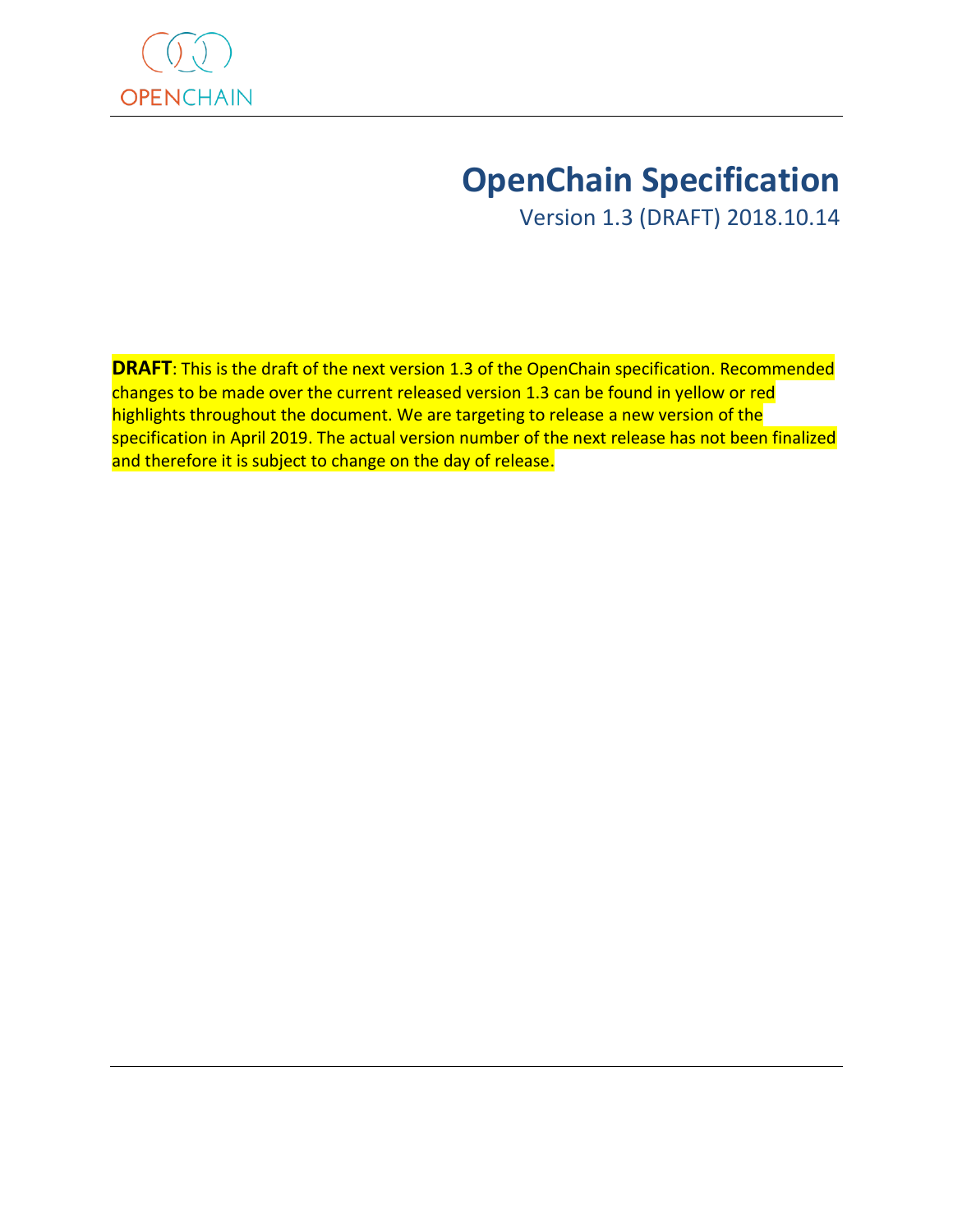

## **Contents**

| 2) |  |  |
|----|--|--|
| 3) |  |  |
|    |  |  |
|    |  |  |
|    |  |  |
|    |  |  |
|    |  |  |
|    |  |  |
|    |  |  |

Copyright © 2016-2019 Linux Foundation. This document is licensed under the Creative Commons Attribution 4.0 International (CC-BY 4.0) license. A copy of the license can be found at [https://creativecommons.org/licenses/by/4.0/.](https://creativecommons.org/licenses/by/4.0/)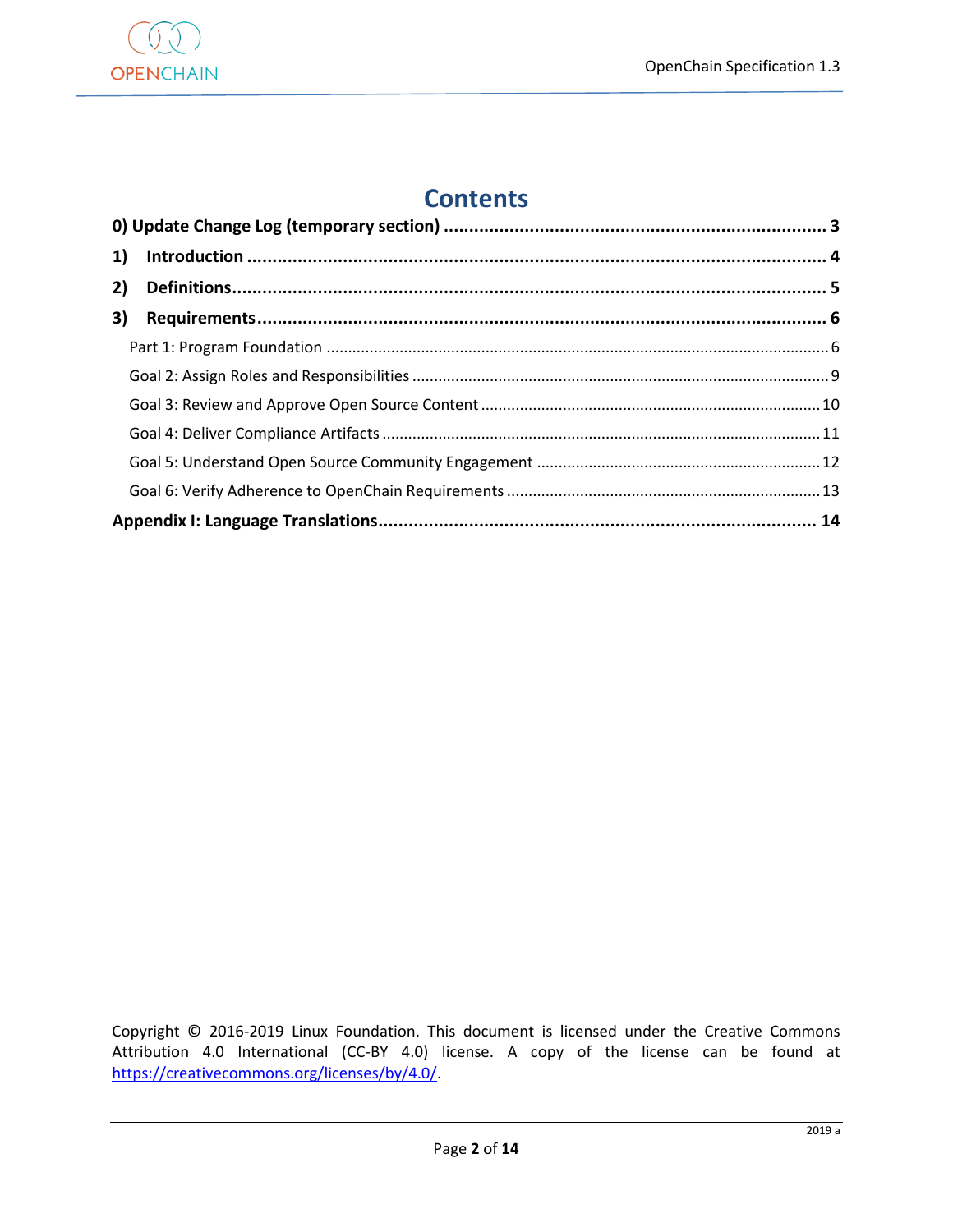

## <span id="page-2-0"></span>**0) Update Change Log (temporary section)**

We provide a summary of changes made to version 1.2 of the Specification. This is a temporary section that will be removed from the specification in the final version.

- Changed version number from 1.2 to 1.3
- Overhauled the training to move from a more prescriptive to a less prescriptive requirement. Give more flexibility to an organization to define the roles and responsibilities and how to ensure those holding those roles are properly trained. We replace the term training with the two concepts used by the ISO 9001:2015 standard: Competency and Awareness.
- Considering Replacing section titles **Goal 1**, **Goal 2**, … with **Part 1**, **Part** 2, …. They don't represent goals as much as they represent attributes or aspects of a program.
- Added the ability for each organization to define the scope of the compliance program that could range from an entire corporation to a single software offering or product line. A requirement was added Section 1
- Standardized on the term Open Source. The previous specification uses both terms "Open Source" and the "FOSS (Free and Open Source)" interchangeable. It was acknowledged that the term Open Source is more widely recognized and understood for the following reasons: i) Some users of current the specification have pointed out there was confusion between the term Open Source Software and FOSS. This was particularly true for first time readers; ii) Open Source represents a superset (inclusive); iii) The large majority of major foundations use the de facto term Open Source (e.g., Apache, Eclipse, OSI, Linux, OpenStack, Cloud Foundry, …); iv) Most commercial organizations externally use the de facto term Open Source; v) It is also consistent with the term "Open Source Program Office" which represents a major target audience of the specification; vi) The term Open Source is de facto in Asia, largely used in North America and mixed but dominate in Europe; Translations would be simplified by the use of a single term;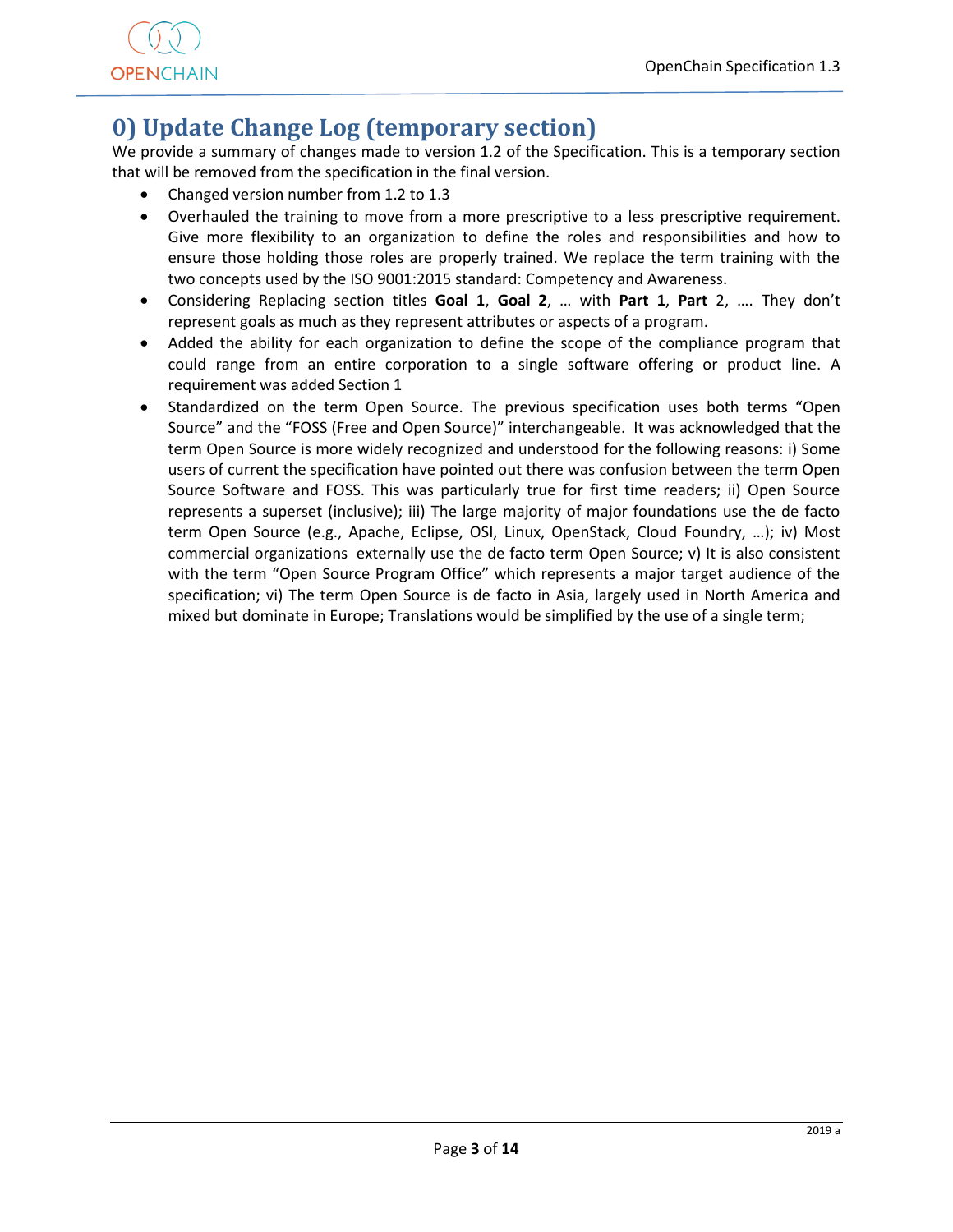

## <span id="page-3-0"></span>**1) Introduction**

The OpenChain Initiative began in 2013 when a group of software supply chain open source practitioners observed two emerging patterns: 1) significant process similarities existed among organizations with mature open source compliance programs; and 2) there still remained a large number of organizations exchanging software with less developed programs. The latter observation resulted in a lack of trust in the consistency and quality of the Compliance Artifacts accompanying the software being exchanged. As a consequence, at each tier of the supply chain, downstream organizations were frequently redoing the compliance work already performed by other upstream organizations.

A study group was formed to consider whether a standard program specification could be created that would: i) facilitate greater quality and consistency of open source compliance information being shared across the industry; and ii) decrease the high transaction costs associated with open source resulting from compliance rework. The study group evolved into a work group, and in April 2016, formally organized as a Linux Foundation collaborative project.

The Vision and Mission of the OpenChain Initiative are as follows:

- **Vision**: A software supply chain where open source software (OSS) is delivered with trustworthy and consistent compliance information.
- **Mission**: Establish requirements to achieve effective management of open source software (OSS) for software supply chain participants, such that the requirements and associated collateral are developed collaboratively and openly by representatives from the software supply chain, open source community, and academia.

In accordance with the Vision and Mission, this specification defines a set of requirements that if met, would significantly increases the probability that an open source compliance program had achieved a sufficient level of quality, consistency and completeness; although a program that satisfies all the specification requirements does not guarantee full compliance. The requirements represent a base level (minimum) set of requirements a program must satisfy to be considered OpenChain Conforming. The specification focuses on the "what" and "why" qualities of a compliance program as opposed to the "how" and "when" considerations. This ensures a practical level of flexibility that enables different organizations to tailor their policies and processes to best fit their objectives.

Section 2 introduces definitions of key terms used throughout the specification. Section 3 presents the specification requirements where each one has a list of one or more Verification Materials. They represent the evidence that must exist in order for a given requirement to be considered satisfied. If all the requirements have been met for a given program, it would be considered OpenChain Conforming in accordance with version 1.2 of the specification. Verification Materials are not intended to be public, but could be provided under NDA or upon private request from the OpenChain organization to validate conformance.

Additional clarification on how to interpret the specification can be obtained by reviewing the Specification Frequently Asked Questions (FAQs) located at: <https://www.openchainproject.org/specification-faq>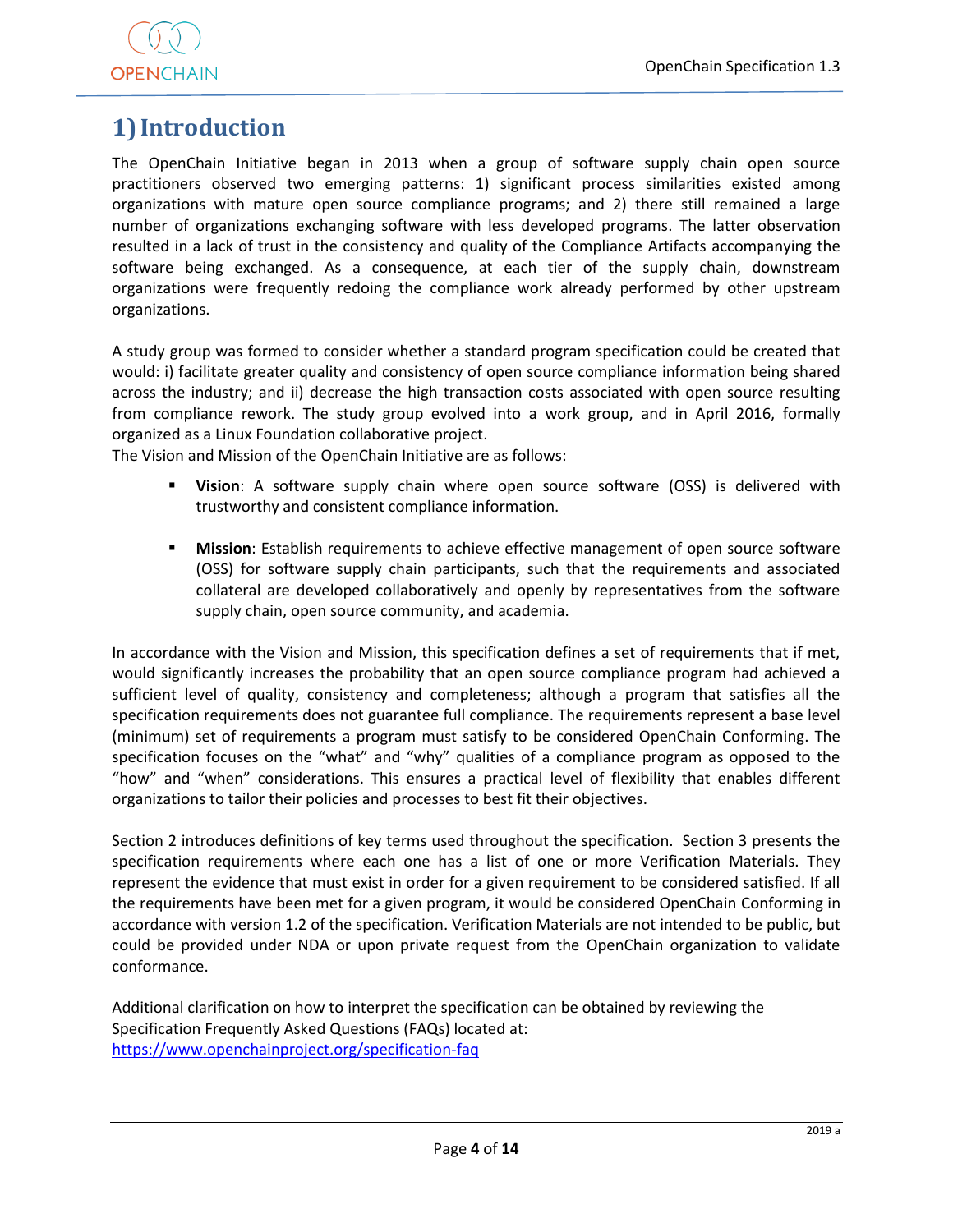

## <span id="page-4-0"></span>**2)Definitions**

**Compliance Artifacts -** a collection of artifacts which represent the output of the Open Source management program for a Supplied Software release. The collection may include (but are not limited to) one or more of the following: source code, attribution notices, copyright notices, copy of licenses, modification notifications, written offers, Open Source component bill of materials, SPDX documents and so forth.

**Open Source Software (Open Source) FOSS (Free and Open Source Software) - software subject to one** or more licenses that meet the Open Source Definition published by the Open Source Initiative (OpenSource.org) or the Free Software Definition (published by the Free Software Foundation) or similar license.

**Open Source FOSS-Liaison** - a designated person who is assigned to receive external Open Source FOSS inquires.

**Identified Licenses** - a set of FOSS-Open Source Software licenses identified as a result of following an appropriate method of identifying licenses that govern the Supplied Software.

**OpenChain Conforming Program (Program) - a program that satisfies all the requirements of this** specification.

**Software Staff** - any employee or contractor that defines, contributes to or has responsibility for preparing Supplied Software. Depending on the organization, that may include (but is not limited to) software developers, release engineers, quality engineers, product marketing and product management.

**SPDX** or Software Package Data Exchange - the format standard created by the SPDX Working Group for exchanging license and copyright information for a given software package. A description of the SPDX specification can be found at www.spdx.org.

**Supplied Software** - software that an organization delivers to third parties (e.g., other organizations or individuals).

**Verification Materials** - evidence that must exist in order for a given requirement to be considered satisfied.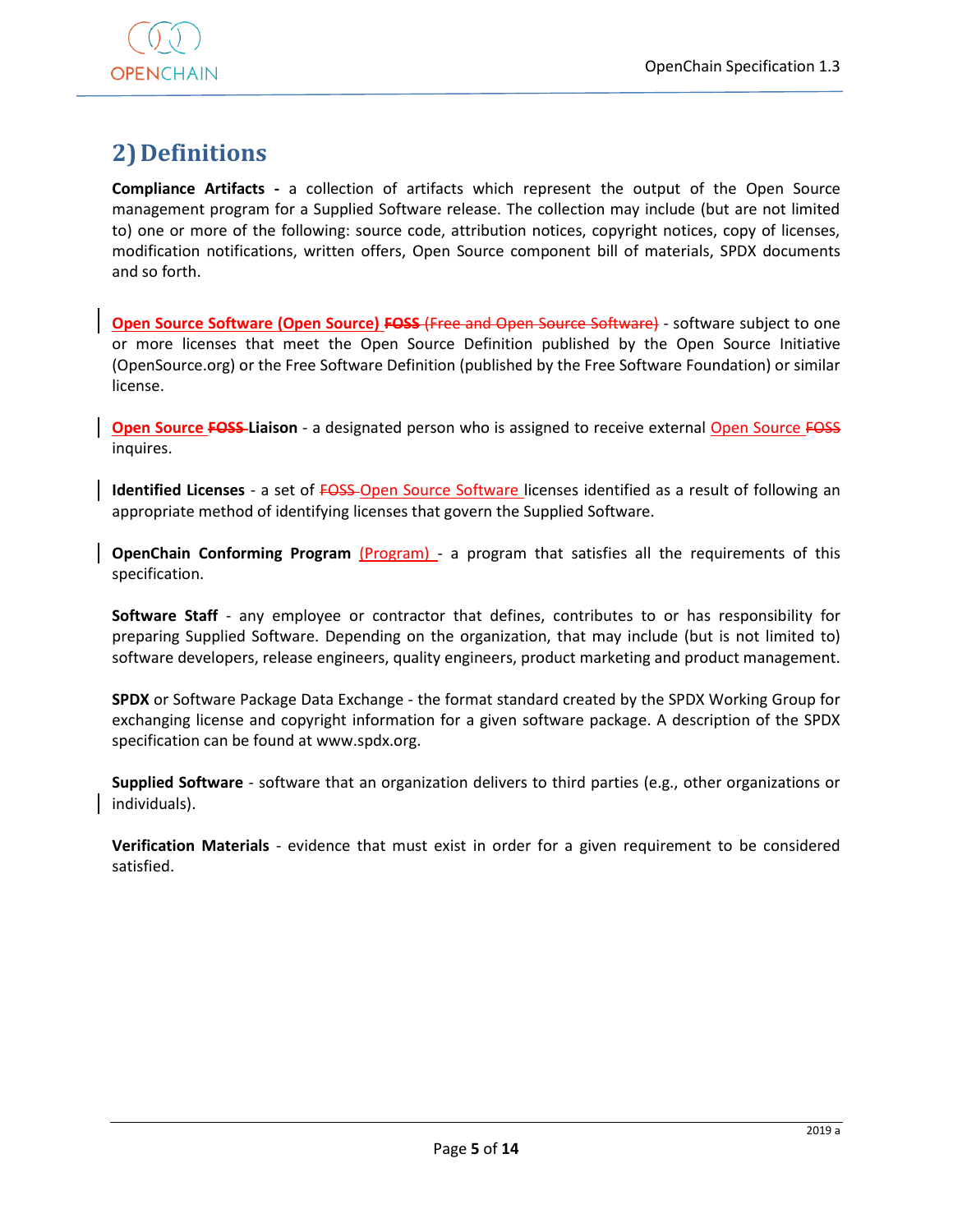

## <span id="page-5-0"></span>**3)Requirements**

## <span id="page-5-1"></span>**Goal Part 1: Know Your Open Source ResponsibilitiesProgram Foundation**

### **1.1 Policy**

**A written Open Source policy exists that governs Open Source license compliance of the Supplied Software distribution. The policy must be internally communicated.**

#### **Verification Material(s)**:

- □ 1.1.1 A documented Open Source policy.
- $\Box$  1.1.2 A documented procedure that makes Software Staff aware of the existence of the Open Source policy (e.g., via training, internal wiki, or other practical communication method).

#### **Rationale**:

To ensure steps are taken to create, record and make Software Staff aware of the existence of a Open Source policy. Although no requirements are provided here on what should be included in the policy, other sections may impose requirements on the policy.

Mandatory Open Source training for all Software Staff exists such that:

The training, at a minimum, covers the following topics:

The Open Source policy and where to find a copy;

Basics of Intellectual Property law pertaining to Open Source and Open Source licenses;

Open Source licensing concepts (including the concepts of permissive and copyleft licenses); Open Source project licensing models;

Software Staff roles and responsibilities pertaining to Open Source compliance specifically and the Open Source policy in general; and

Process for identifying, recording and/or tracking of Open Source components contained in Supplied Software.

Software Staff must have completed Open Source training within the last 24 months to be considered current ("Currently Trained"). A test may be used to allow Software Staff to satisfy the training requirement.

#### **1.2 Competence**

#### **The organization shall:**

- **IDENTIFY 19 IDENTIFY the roles and the corresponding responsibilities of those roles that affects the performance and effectiveness of the Program;**
- **Determine the necessary competence of person(s) fulfilling each role**
- **Ensure that these persons are competent on the basis of appropriate education, training, and/or experience;**
- **Where applicable, take actions to acquire the necessary competence**
- **Retain appropriate documented information as evidence of competence**

#### **Verification Material(s):**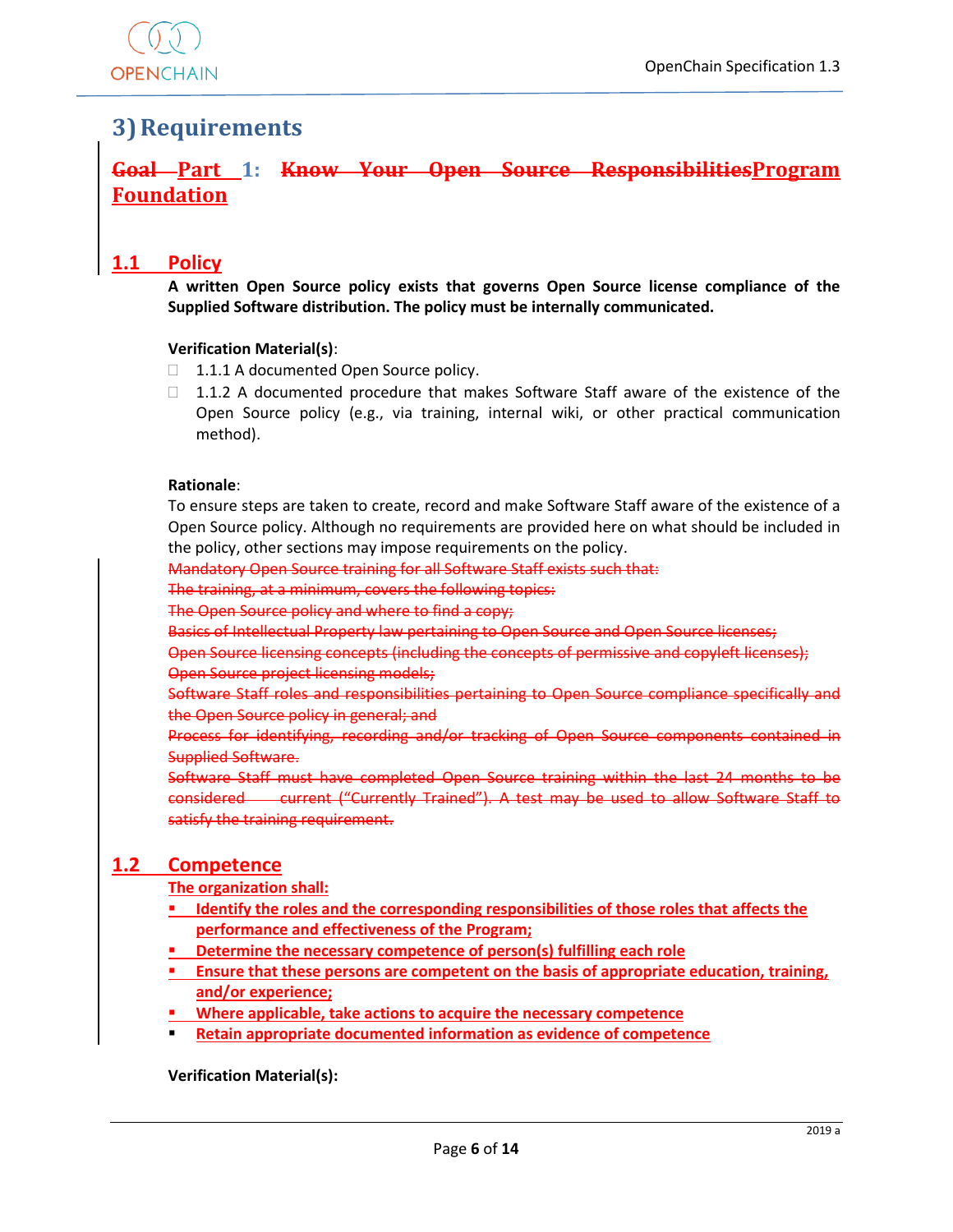

- **□ 1.2.1 Open Source training materials covering the above topics (e.g., slide decks, online** course, or other training materials).
- 1.2.2 Documented method for tracking the completion of the training for the Software Staff.
- 1.2.3 At least 85% of the Software Staff are Currently Trained, as per the definition above. The 85% may not necessarily refer to the entire organization, but to the totality Software Staff governed by the OpenChain Conforming program.
- $\Box$  1.2.1 A documented list of roles with corresponding responsibilities for the different participates in the Open Source compliance program;
- $\Box$  1.2.2 A documented that identifies the competencies for each role
- $\Box$  1.2.3 Documented evidence of assessed competence for each program participant

#### **Rationale**:

To ensure the Software Staff have recently attended Open Source training and that a core set of relevant Open Source topics were covered in the training. The intent is to ensure a core base level set of topics are covered but a typical training program would likely be more comprehensive than what is required here.

To ensure that the program participants have obtain a sufficient level of competence for their respected roles and responsibilities.

#### **1.3 Awareness**

**The organization shall ensure that persons doing work are aware of:**

- **a) The Open Source policy;**
- **b) Relevant Open Source objectives;**
- **c) Their contribution to the effectiveness of the Open Source compliance program;**
- **d) The implications of not conforming to the Open source compliance program requirements.**

#### **Verification Material(s)**:

 $\Box$  1.3.1 Documented evidence of assessed awareness for each program participant including implications of non-cnfomance.

#### **Rationale**:

To ensure program participants have obtain a sufficient level of awareness for their respected roles and responsibilities.

#### **1.43 License Obligations**

**A process exists for reviewing the Identified Licenses to determine the obligations, restrictions and rights granted by each license.**

#### **Verification Material(s)**:

 $\Box$  1.3.1 A documented procedure to review and document the obligations, restrictions and rights granted by each Identified License.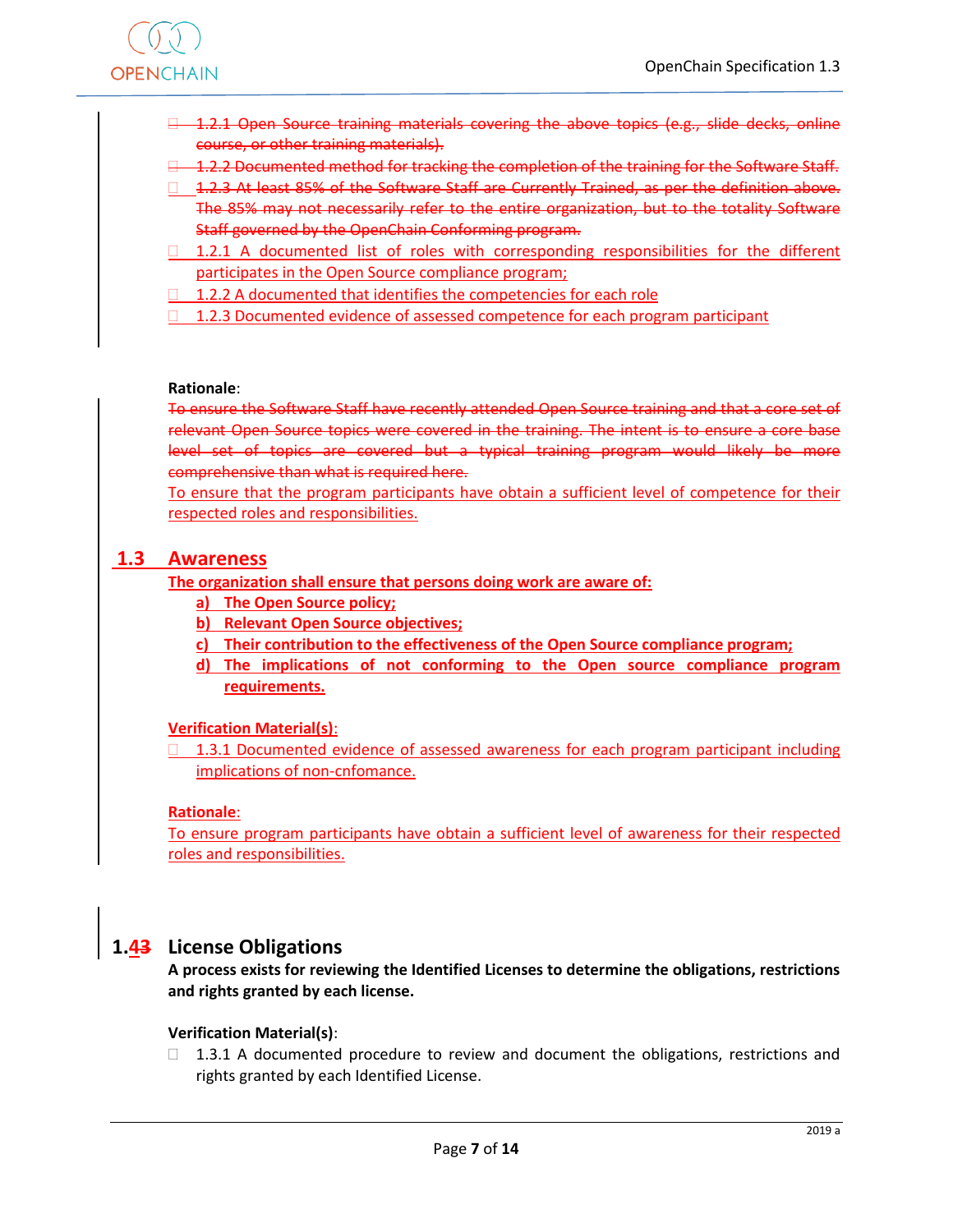

#### **Rationale**:

To ensure a process exists for reviewing and identifying the license obligations for each Identified License for the various use cases.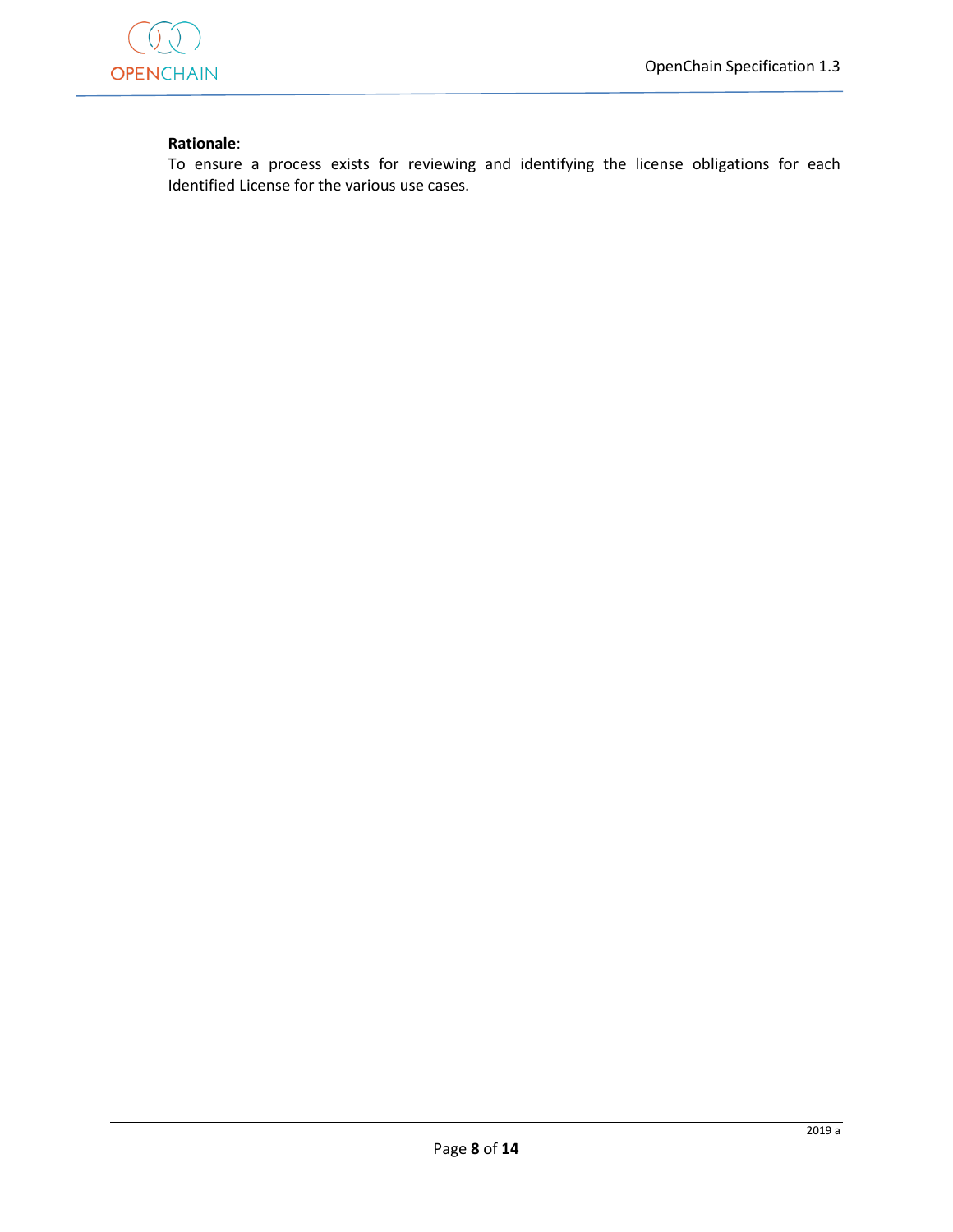

### <span id="page-8-0"></span>**Goal 2: Assign Roles and Responsibilitiesy for Achieving Compliance**

#### **2.1 Identify External Open Source Liaison Function ("Open Source Liaison").**

- **Assign individual(s) responsible for receiving external Open Source inquiries;**
- **Open Source Liaison must make commercially reasonable efforts to respond to Open Source compliance inquiries as appropriate; and**
- **Publicly identify a means by which one can contact the Open Source Liaison.**

#### **Verification Material(s)**:

- $\Box$  2.1.1 Publicly visible identification of Open Source Liaison (e.g., via a published contact email address, or the Linux Foundation's Open Compliance Directory).
- $\Box$  2.1.2 An internal documented procedure that assigns responsibility for receiving Open Source compliance inquiries.

#### **Rationale**:

To ensure there is a reasonable way for third parties to contact the organization with regard to Open Source compliance inquiries and that this responsibility has been effectively assigned.

#### **2.2 Identify Internal Open Source Compliance Role(s).**

- **Assign individual(s) responsible for managing internal Open Source compliance. The Open Source Compliance role and the Open Source Liaison may be the same individual.**
- **Open Source compliance management activity is sufficiently resourced:**
	- o **Time to perform the role has been allocated; and**
	- o **Commercially reasonable budget has been allocated.**
- **Assign responsibilities to develop and maintain Open Source compliance policy and processes;**
- **Legal expertise pertaining to Open Source compliance is accessible to the Open Source Compliance role (e.g., could be internal or external); and**
- **A process exists for the resolution of Open Source compliance issues.**

#### **Verification Material(s)**:

- $\Box$  2.2.1 Name of persons, group or function in Open Source Compliance role(s) internally identified.
- $\Box$  2.2.2 Identification of legal expertise available to Open Source Compliance role(s) which could be internal or external.
- $\Box$  2.2.3 A documented procedure that assigns internal responsibilities for Open Source compliance.
- $\Box$  2.2.4 A documented procedure for handling the review and remediation of non-compliant cases.

#### **Rationale**:

To ensure internal Open Source responsibilities have been effectively assigned.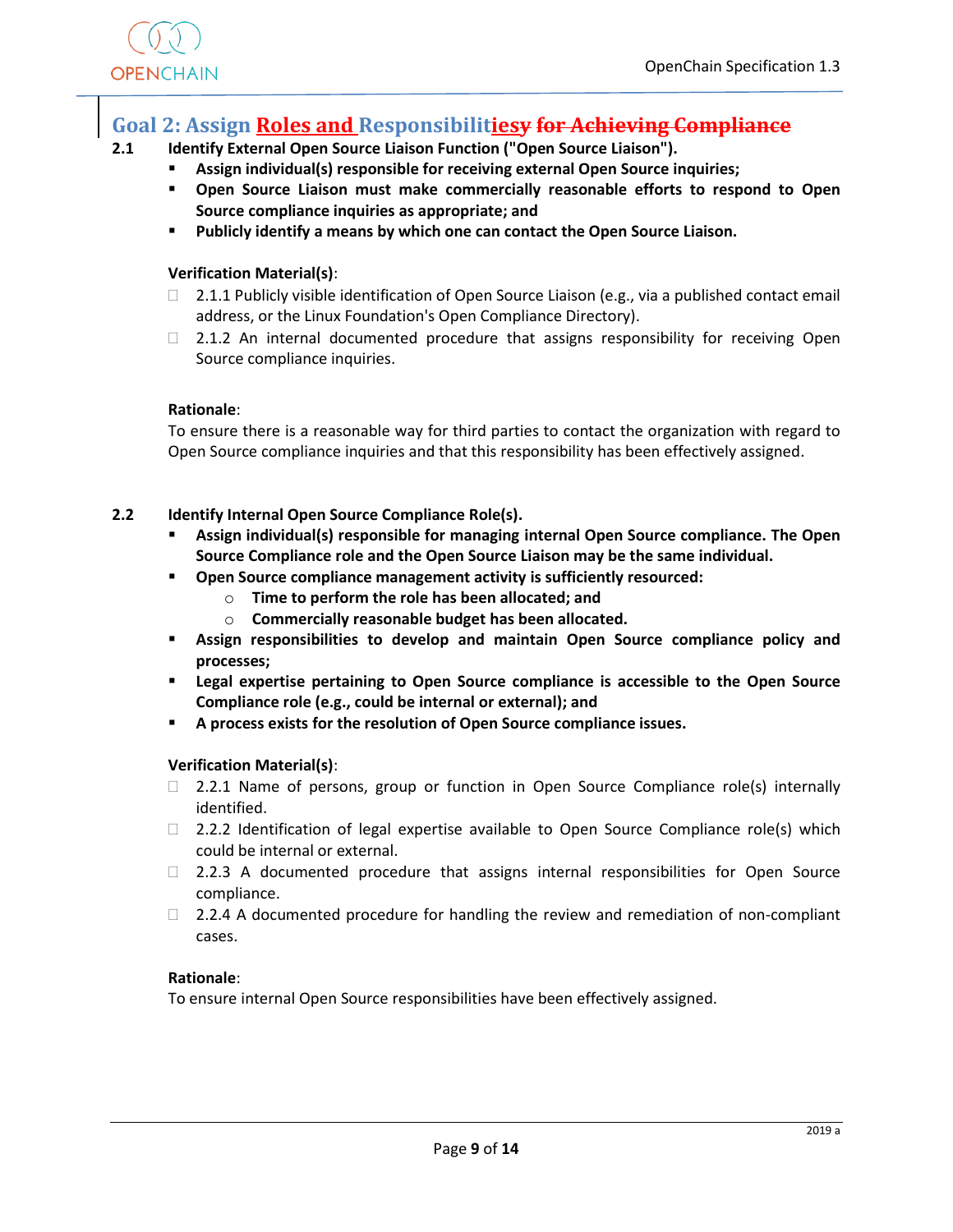

## <span id="page-9-0"></span>**Goal 3: Review and Approve Open Source Content**

**3.1 A process exists for creating and managing a Open Source component bill of materials which includes each component (and its Identified Licenses) from which the Supplied Software is comprised.** 

#### **Verification Material(s)**:

- $\Box$  3.1.1 A documented procedure for identifying, tracking and archiving information about the collection of Open Source components from which a Supplied Software release is comprised.
- □ 3.1.2 Open Source component records for each Supplied Software release which demonstrates the documented procedure was properly followed.

#### **Rationale**:

To ensure a process exists for creating and managing a Open Source component bill of materials used to construct the Supplied Software. A bill of materials is needed to support the systematic review of each component's license terms to understand the obligations and restrictions as it applies to the distribution of the Supplied Software.

- **3.2 The Open Source management program must be capable of handling common Open Source license use cases encountered by Software Staff for Supplied Software, which may include the following use cases (note that the list is neither exhaustive, nor may all of the use cases apply):**
	- **distributed in binary form;**
	- **distributed in source form;**
	- **integrated with other Open Source such that it may trigger copyleft obligations;**
	- **contains modified Open Source;**
	- **contains Open Source or other software under an incompatible license interacting with other components within the Supplied Software; and/or**
	- **contains Open Source with attribution requirements.**

#### **Verification Material(s)**:

 $\Box$  3.2.1 A documented procedure for handling the common Open Source license use cases for the Open Source components of the Supplied Software.

#### **Rationale**:

To ensure the program is sufficiently robust to handle an organization's common Open Source license use cases. That a procedure exists to support this activity and that the procedure is followed.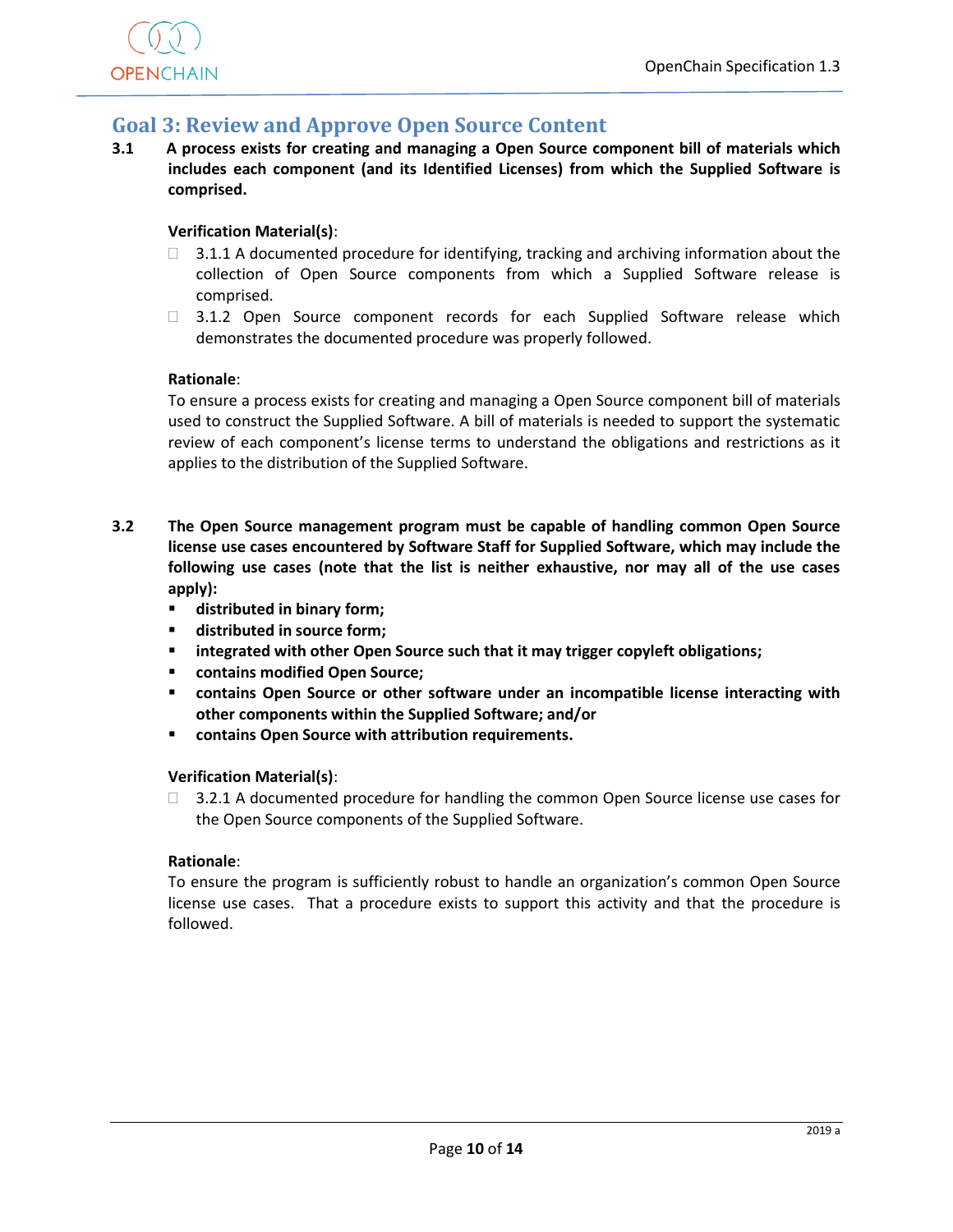

## <span id="page-10-0"></span>**Goal 4: Deliver Open Source Content Documentation andCompliance Artifacts**

**4.1 A process exists for creating the set of Compliance Artifacts for each Supplied Software release.** 

#### **Verification Material(s)**:

- $\Box$  4.1.1 A documented procedure that ensures the Compliance Artifacts are prepared and distributed with the Supplied Software release as required by the Identified Licenses.
- $\Box$  4.1.2 Copies of the Compliance Artifacts of the Supplied Software release are archived and easily retrievable, and the archive is planned to exist for at least as long as the Supplied Software is offered or as required by the Identified Licenses (whichever is longer).

#### **Rationale**:

To ensure the complete collection of Compliance Artifacts accompany the Supplied Software as required by the Identified Licenses along with other reports created as part of the Open Source review process.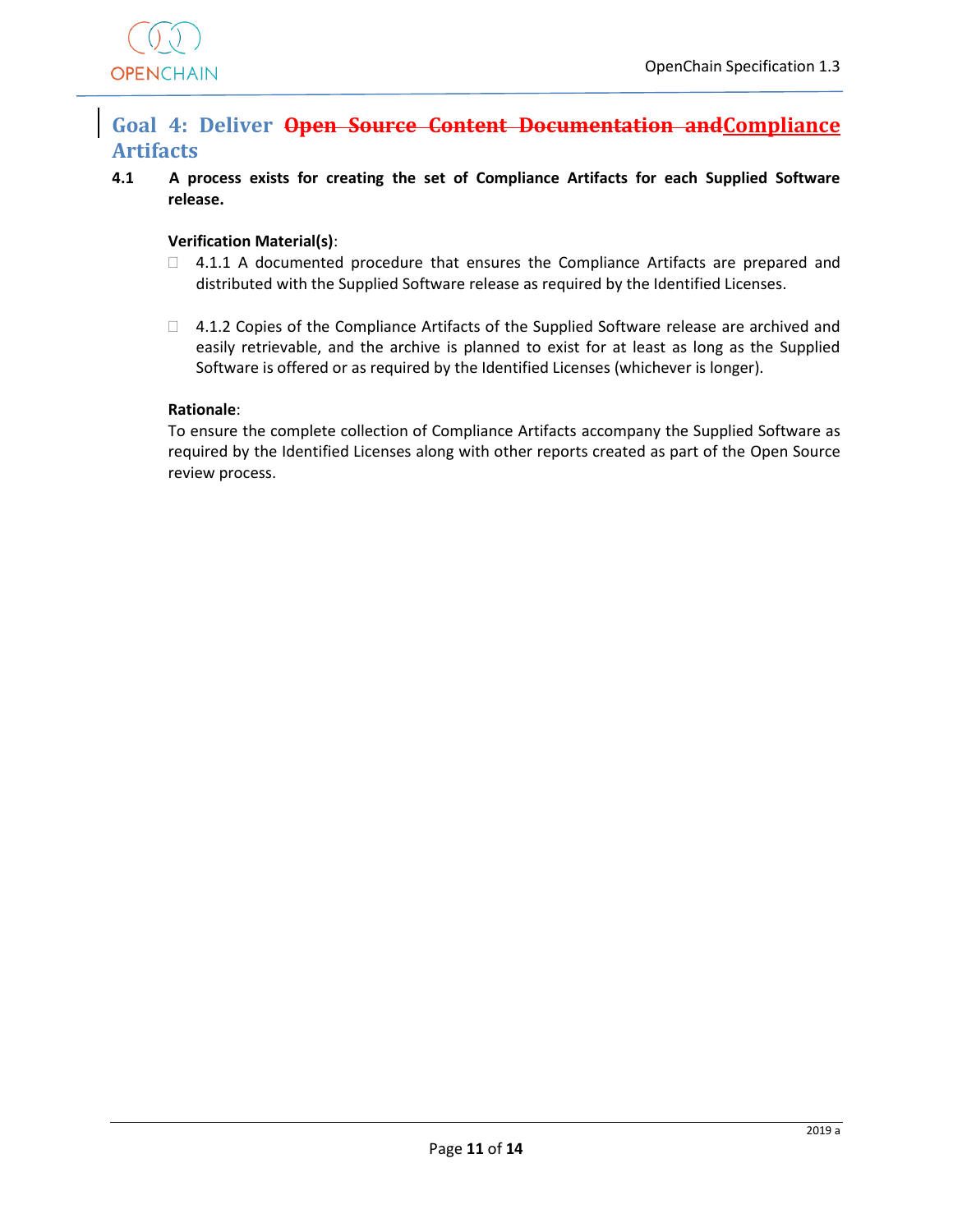

## <span id="page-11-0"></span>**Goal 5: Understand Open Source Community Engagement**

**5.1 A written policy exists that governs contributions to Open Source projects by the organization. The policy must be internally communicated.**

#### **Verification Material(s)**:

- $\Box$  5.1.1 A documented Open Source contribution policy;
- $\square$  5.1.2 A documented procedure that makes all Software Staff aware of the existence of the Open Source contribution policy (e.g., via training, internal wiki, or other practical communication method).

#### **Rationale**:

To ensure an organization has given reasonable consideration to developing a policy with respect to publicly contributing to Open Source. The Open Source contribution policy can be made a part of the overall Open Source policy of an organization or be its own separate policy. In the situation where contributions are limited or not permitted at all, a policy should exist making that position clear.

**5.2 If an organization permits contributions to Open Source projects then a process exists that implements the Open Source contribution policy outlined in Section 5.1.**

#### **Verification Material(s)**:

 $\Box$  5.2.1 Provided the Open Source contribution policy permits contributions, a documented procedure that governs Open Source contributions.

#### **Rationale**:

To ensure an organization has a documented process for how the organization publicly contributes Open Source. A policy may exist such that contributions are not permitted at all. In that situation it is understood that no procedure may exist and this requirement would nevertheless be met.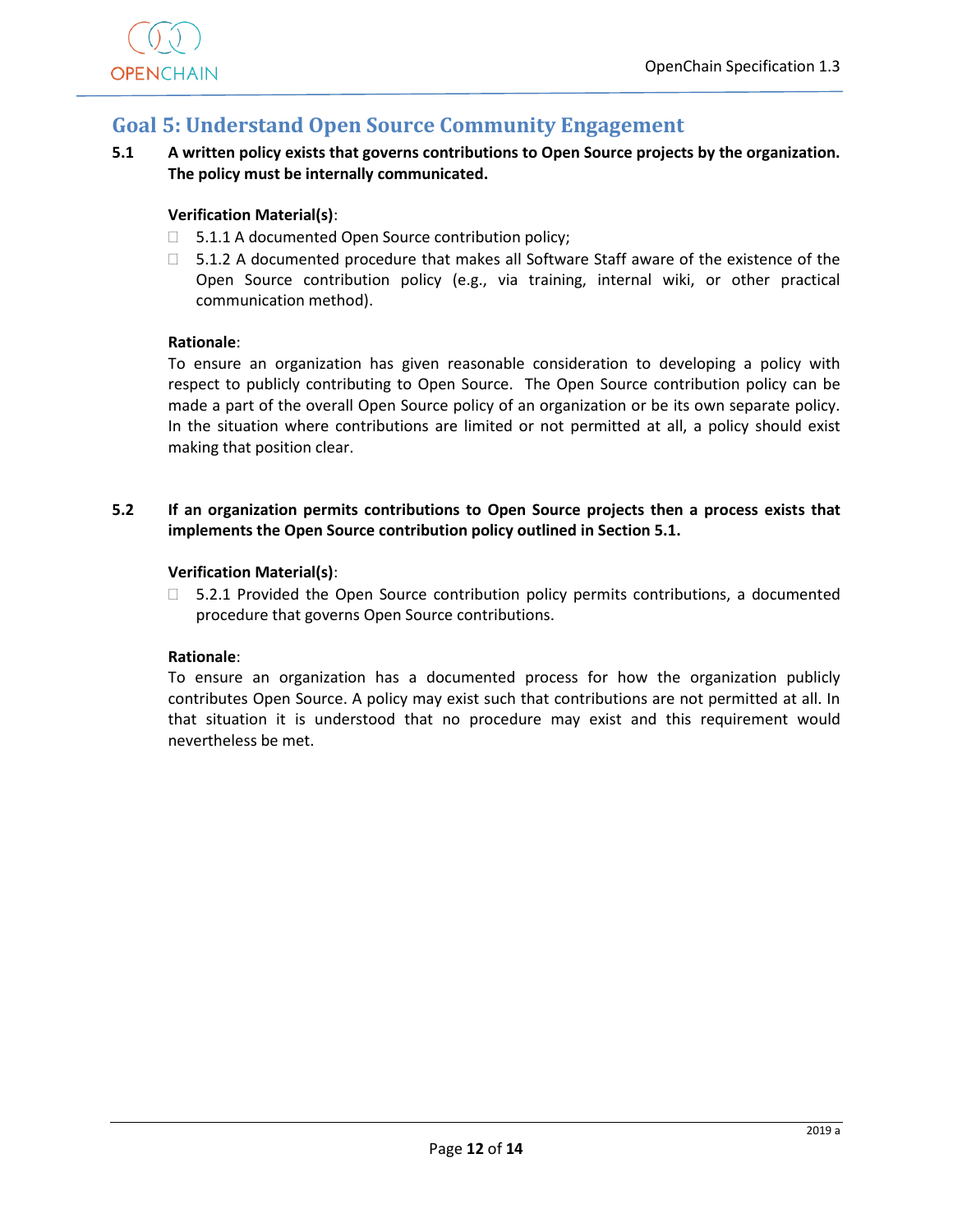

## <span id="page-12-0"></span>**Goal 6: CertifyVerify Adherence to OpenChain Requirements**

**6.1 In order for an organization to be have an OpenChain CertifiedConforming Program, it must affirm that it has an Open Source managementthe program that meets the criteria described in this OpenChain Specification version 1.32.**

#### **Verification Material(s)**:

 $\Box$  6.1.1 An affirmation of the existence of an Open Source managementa program that meets all the requirements of this OpenChain Specification version 1.32.

#### **Rationale**:

To ensure that if an organization declares that it has a program that is OpenChain Conforming, that such program has met all the requirements of this specification. The mere meeting of a subset of these requirements would not be considered sufficient.

**6.2 Conformance with this version of the specification will last 18 months from the date conformance validation was achieved. Conformance validation requirements can be found on the OpenChain project's website.** 

#### **Verification Material(s)**:

 $\Box$  6.2.1 The organization affirms the existence of a Open Source management program that meets all the requirements of this OpenChain Specification version  $1.32$  within the past 18 months of achieving conformance validation.

#### **Rationale**:

It is important for the organization to remain current with the specification if that organization wants to assert program conformance over time. This requirement ensures that the program's supporting processes and controls do not erode if the an conforming organization continues to assert program conformance over time.